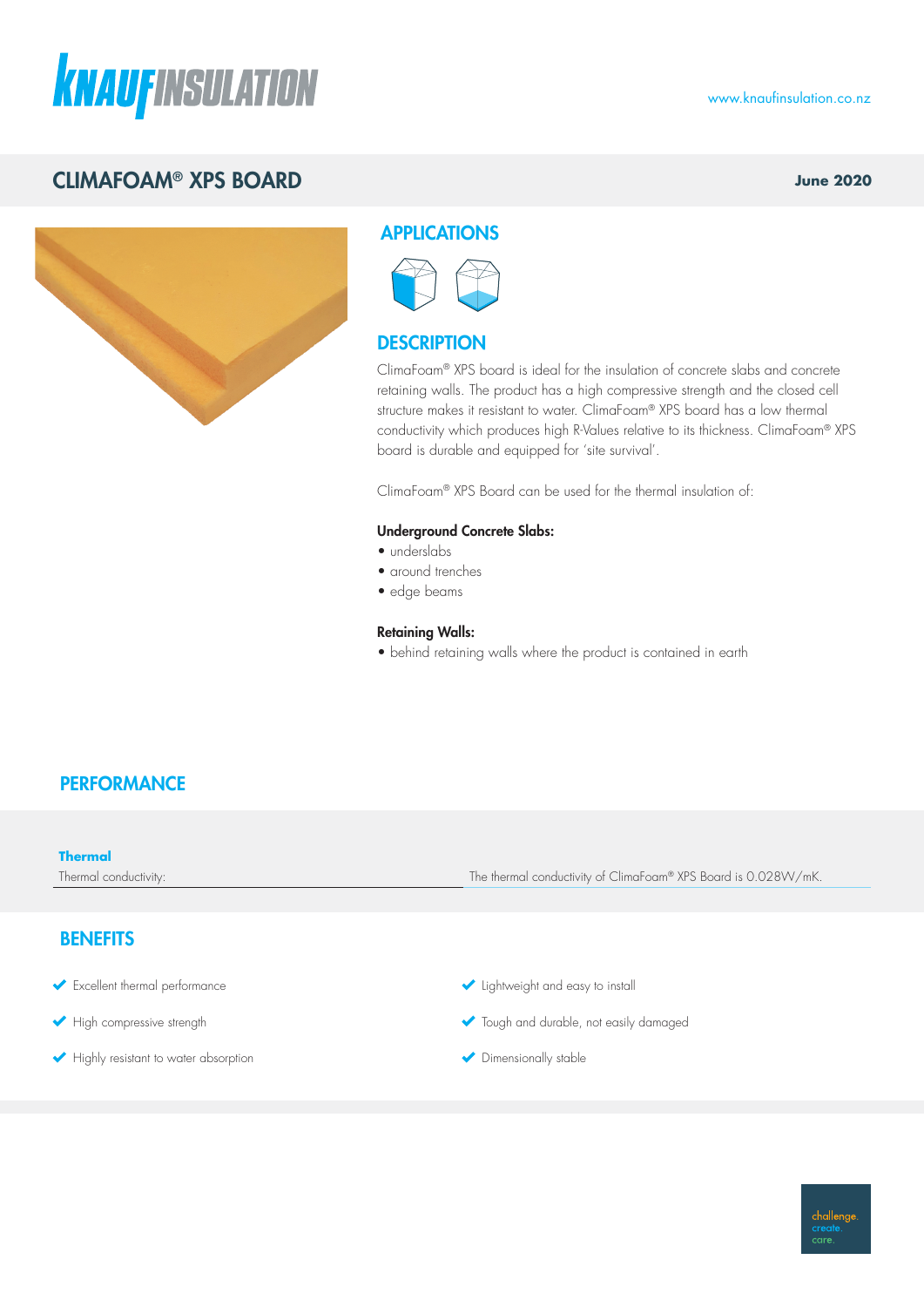

## CLIMAFOAM® XPS BOARD **June 2020**

## ADDITIONAL INFORMATION

#### **Specification Compliance**

AS/NZS 4859.1: 2002 Materials used in the Thermal Insulation of Buildings and comply with the New Zealand Building Code requirements.

#### **Specification Guide**

The edge beam / concrete slab / retaining wall insulation shall be ClimaFoam® XPS board R\*\*, \*\*mm thick and 250kPa compressive strength.

\*architect to nominate relevant application.

\*\*architect to insert details of products used.

#### **Compressive strength**

ClimaFoam® XPS board is highly resistant to compression and withstands both occasional and long term static loads. The high compressive strength and rigidity of the boards allows a range of ballast materials including gravel, soil and concrete slabs to be used as part of the construction. Load bearing construction elements should be designed to adequately support the combination of imposed and dead loads without creating excessive deflection.

#### **Vapour resistivity**

The water vapour resistivity of ClimaFoam® XPS board is estimated to be 625MNs/g.m.

#### **Moisture absorption**

ClimaFoam® XPS board has an estimated moisture absorption 0.6% by volume and can be laid in standing water or up against wet concrete with negligible impact on the performance of the product.

#### **Handling and storage**

ClimaFoam® XPS board is easy to handle and install. Ensure the board product is not stored close to open flames or other ignition sources and avoid volatile organic compounds and chemicals such as solvents. ClimaFoam® XPS board should not be left exposed to prolonged sunlight as this will result in surface degradation.

#### **Fire performance**

ClimaFoam® XPS board is considered a combustible material. The product has not been tested to AS1530.3 and is only recommended for applications highlighted in this datasheet. For use outside these applications it is the responsibility of the designer and user to validate the product's suitability.

ClimaFoam® XPS board is a combustible material. It has not been tested to AS1530.3 and is only recommended for applications in this datasheet. It is the responsibility of the designer and user to validate the product's suitability for other applications.